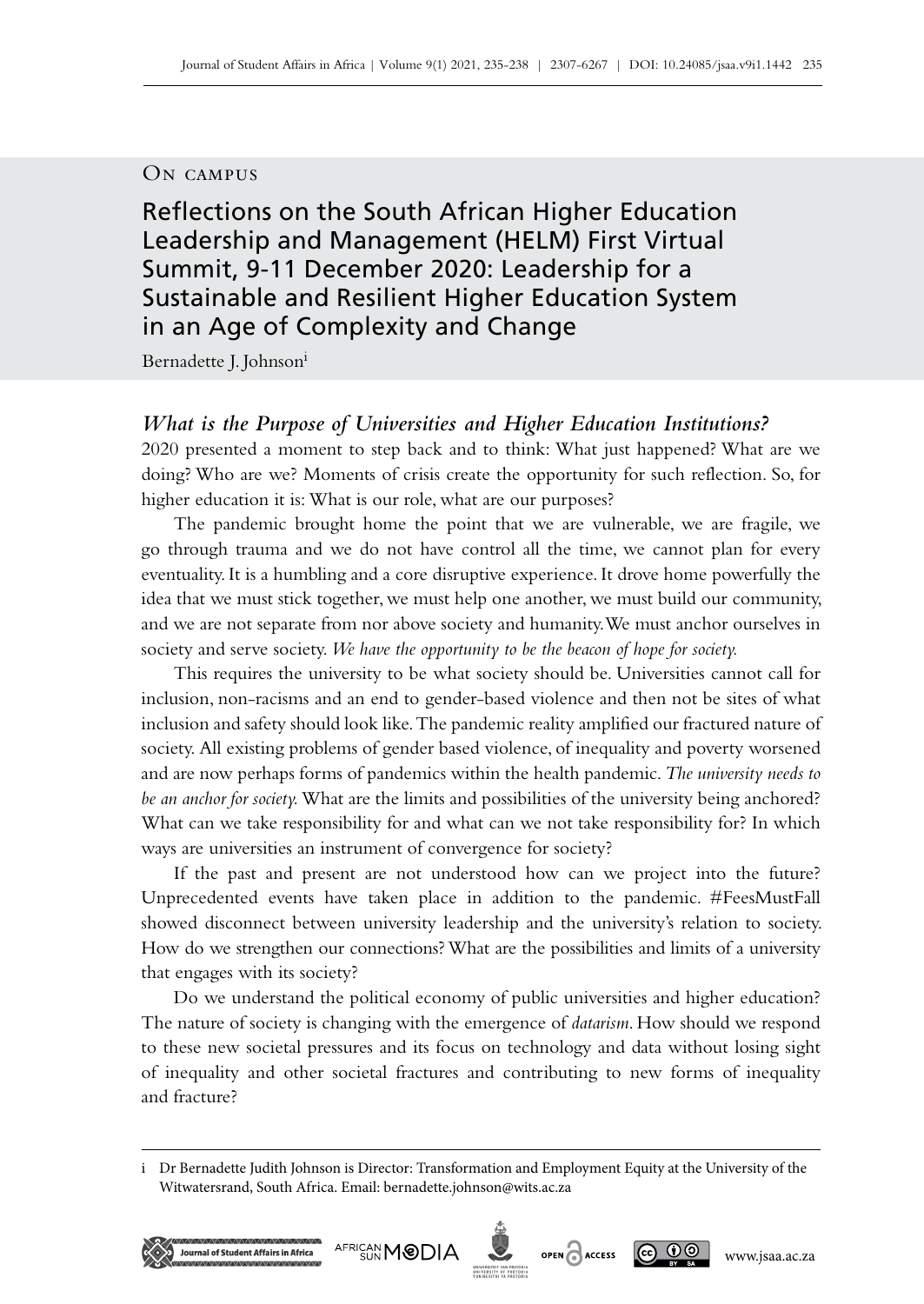Universities have different strengths. We need to think more about what different universities are good for and good at. How do we ensure our sustainability? What kind of leadership is needed? Leadership needs to include thinking about humility, distributed leadership, trust and open mindedness recognising our fragility and the need to know how to work with uncertainty and adaptability. Leadership needs to contribute to healing the fractures in society.

There is a need to have a shared understanding within the sector of resilience, sustainability and what the purpose of the university is. It is no longer adequate that we have different understandings of transformation. What do we mean by transformation? We must give consideration to what has changed in the structure and what changes in the conjunctures. A supportive political economy is needed for transformation across the sector. We cannot anchor the university if municipalities, for example, are falling apart in the local contexts.

The pandemic context has introduced a new language of social distancing and online or digital learning. This too is related to transformation. What is our common understanding? If we do not develop a shared understanding of the role of the university, transformation and decolonisation, we will not know what we must be resilient and sustainable for and therefore we will remain turbulent, fragile, conflict ridden and socially divided. If we do not develop a common understanding, a social contract, how will we know we are transforming?

In setting out the role of the university we need to get clearer on which parts of the university needs competition, which parts need to be protected from competition, and which sections need to be enhanced in relation to collaboration and collective action. How do we balance competition, cooperation, and planning and university autonomy as we build a new social compact? Should we continue to engage and support rankings, for example? What would a social compact look like? We also need to recognise what South Africa has done differently and better, and what in fact the rest of the world can learn from South Africa. The challenges we have now emerge as a consequence of the transformation that has taken place. We have more black students and more black staff in universities. We struggle with institutional culture change and we struggle with black representation in management.

In thinking about our role, we need to pay attention to what we may not be seeing and what we are not talking about enough. What about the commoditisation of private data, the rise of data capitalism and how it is creating a future world. What is the relationship with industry? What is the relationship with private higher education? Our processes of accreditation of new courses take three to four years and by then their relevance is cold. The intensive complexity and concentration of power in technology such as the iPhone (as an example) means that humans are playing catch up. We cannot simply extrapolate from the past in a world that is non-linear and profoundly complex.

We need to consider the role of the university in relation to post-schooling. Universities now see and live the need for greater collaboration. What the university does for society is what it must do for itself. Technology as platforms for interaction is critical and is not a panacea.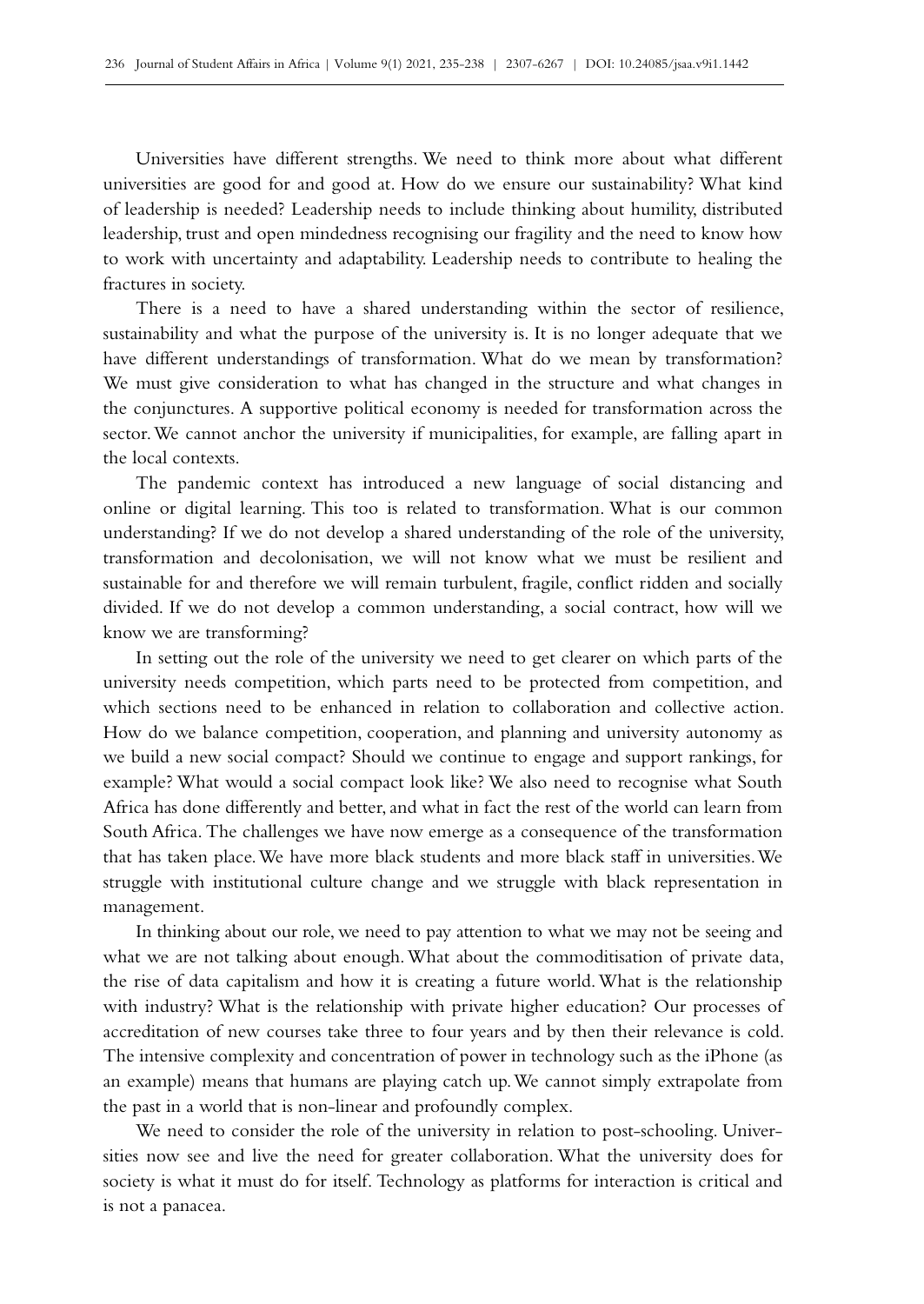Arriving at a social compact requires a broader social compact in society. How do we arrive at a social compact? In being more online, will all universities become like Unisa? What is the place of blended learning and hybrid models? The same infrastructure will not be needed. Classrooms will look different. The pandemic has opened up the possibility and urgency of different ways of doing teaching and learning and research. It does not only entail acquiring the right technological infrastructures and skills by both staff and students, but it requires beyond emergency online learning and teaching what a digital learning environment looks like. How do staff experience it? How do students experience it? How does this take their needs into account to support a mind shift and mental health embedded in empathy and compassion for the problems people run into and will run into? Campuses must be experienced as caring environments that encourages giving back for life.

How can resources in relation to information, capacity and delivery be shared and re‑imagined in a collaborative way both in relation to the digital learning environment and in relation to the programme qualification mix? Significant cost savings will be made and new creative platforms for collaboration and innovation created. In doing so, it will be important to develop a common language of truth so that communication creates a sense of security and shared understanding in complex disruptive contexts.

The conundrum we face is our need for the human connection and how we give space for that within the mix of contact and online engagements. What are the implications for pedagogies as well as the practical learning and assimilations that can be conducted online? The survivalist context has been challenging for staff and students. Staff miss interacting with their students and having human interaction. Online has presented the opportunity for great access by disabled students and a different experience of internationalisation of courses and programmes as well as work and learning experiences.

Retaining empathy, awareness and sensitivity will be important in ensuring that everyone is understanding and participating in the mind set change in ways that keep students at the centre, allow for retention and service back to the university as citizens and alumni. The pandemic raises the need for us to prepare the university for disruptions, agility and flexibility as there will be new future disruptions brought about by, for example, climate change. Vaccination may lead to people pushing for a return to what they regard as normal and familiar, the university as a physical location, and reverse the opportunity for the creation of new flexible, agile and resilient systems. How are we constrained by our imagination of what might be possible? At the same time, what might be lost with reduced physical human interaction? How then do we bounce forward?

What will make universities different? A re-think of the future of higher education is needed perhaps in the same ways in which it was required in 1995 with the National Commission of Higher Education (NCHE). What has worked? What has not worked? Given the new realities the funding model must change. It has not been relevant and remains irrelevant. Should a new Size and Shape for the sector be considered? For example, our cooperative governance structures are not necessarily what we need. What new structures do we need to address our needs? How are we strengthening transdisciplinary research and programmes to address knowledge problems? What is the impact of the university on society? How are we getting the input from industry and civil society to